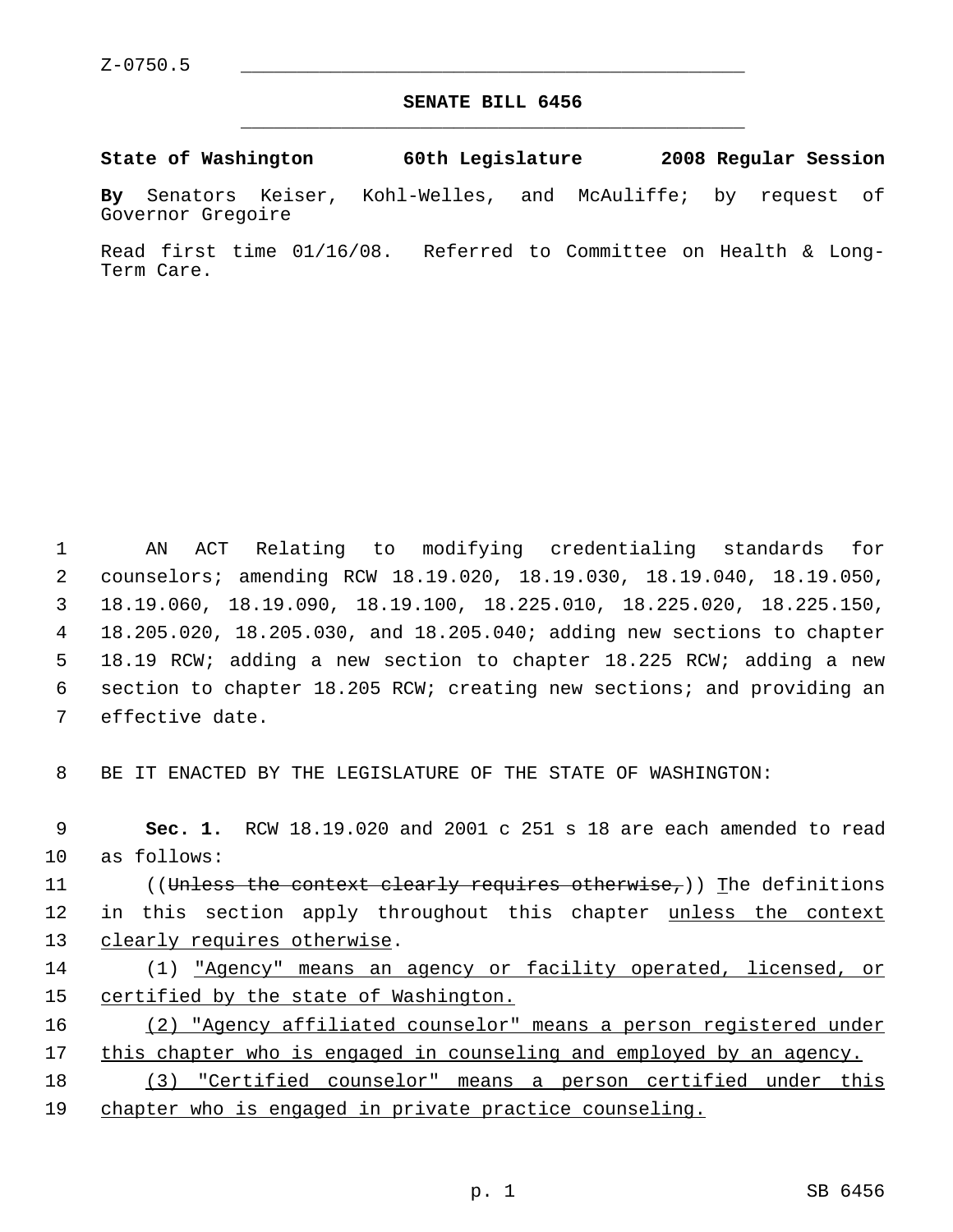(4) "Client" means an individual who receives or participates in counseling or group counseling.

  $((+2))$   $(5)$  "Counseling" means employing any therapeutic techniques, including but not limited to social work, mental health counseling, marriage and family therapy, and hypnotherapy, for a fee that offer, assist or attempt to assist an individual or individuals in the amelioration or adjustment of mental, emotional, or behavioral problems, and includes therapeutic techniques to achieve sensitivity and awareness of self and others and the development of human potential. For the purposes of this chapter, nothing may be construed to imply that the practice of hypnotherapy is necessarily limited to counseling.

 $((\langle 3 \rangle))$  (6) "Counselor" means an individual, practitioner, therapist, or analyst who engages in the practice of counseling to the public for a fee, including for the purposes of this chapter, hypnotherapists.

17  $((4+))$  (7) "Department" means the department of health.

18  $((+5))$  (8) "Hypnotherapist" means a person registered under this chapter who is practicing hypnosis as a modality.

 (9) "Private practice counseling" means the practice of counseling by a certified counselor and is limited to: (a) Appropriate screening 22 of the client's condition. Recognition of a mental or physical disorder requires that the certification holder recommend that the client seek diagnosis and treatment from an appropriate health care professional; and (b) counseling and guiding clients in adjusting to life situations, developing new skills, and making desired changes, in accordance with the theories and techniques of a specific counseling method and established practice standards.

 (10) "Secretary" means the secretary of the department or the secretary's designee.

 **Sec. 2.** RCW 18.19.030 and 2001 c 251 s 19 are each amended to read as follows:

33 ((No)) A person may <u>not</u>, ((for a fee or)) as a part of his or her position as an employee of a state agency, practice counseling without being registered to practice as an agency affiliated counselor by the department under this chapter unless exempt under RCW 18.19.040.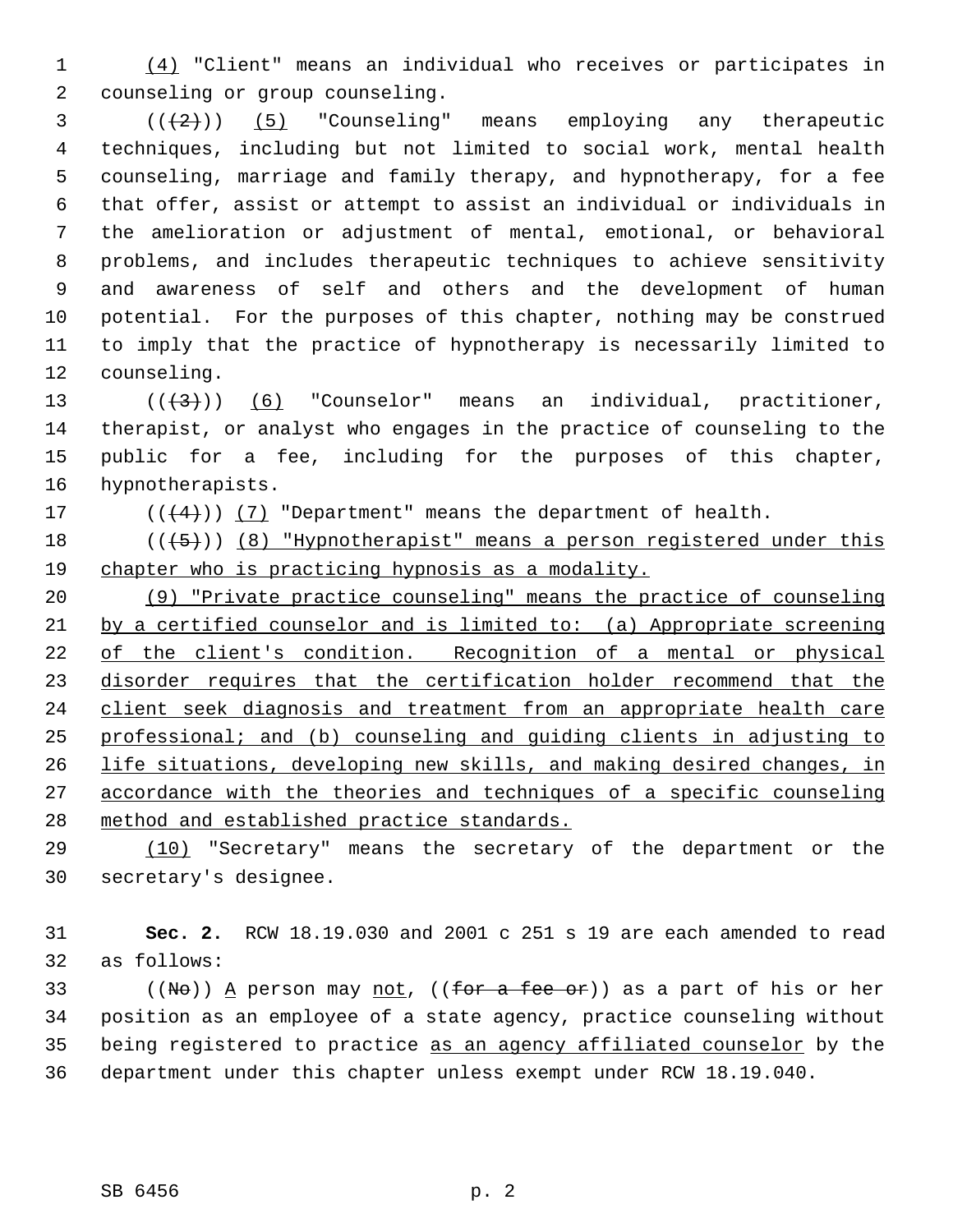NEW SECTION. **Sec. 3.** A new section is added to chapter 18.19 RCW to read as follows:

 A person may not, for a fee or as a part of his or her position as an employee of a state agency, practice hypnotherapy without being registered to practice as a hypnotherapist by the department under this chapter unless exempt under RCW 18.19.040.

 **Sec. 4.** RCW 18.19.040 and 2001 c 251 s 20 are each amended to read as follows:

Nothing in this chapter may be construed to prohibit or restrict:

 (1) The practice of a profession by a person who is either registered, certified, licensed, or similarly regulated under the laws of this state and who is performing services within the person's authorized scope of practice, including any attorney admitted to practice law in this state when providing counseling incidental to and in the course of providing legal counsel;

 (2) The practice of counseling by an employee or trainee of any federal agency, or the practice of counseling by a student of a college or university, if the employee, trainee, or student is practicing solely under the supervision of and accountable to the agency, college, or university, through which he or she performs such functions as part of his or her position for no additional fee other than ordinary compensation;

23 (3) The practice of counseling by a person ((without a mandatory 24 charge)) for no compensation;

 (4) The practice of counseling by persons offering services for public and private nonprofit organizations or charities not primarily engaged in counseling for a fee when approved by the organizations or agencies for whom they render their services;

 (5) Evaluation, consultation, planning, policy-making, research, or related services conducted by social scientists for private corporations or public agencies;

 (6) The practice of counseling by a person under the auspices of a religious denomination, church, or organization, or the practice of religion itself;

 (7) Counselors ((whose residency is not)) who reside outside Washington state from providing up to ten days per quarter of training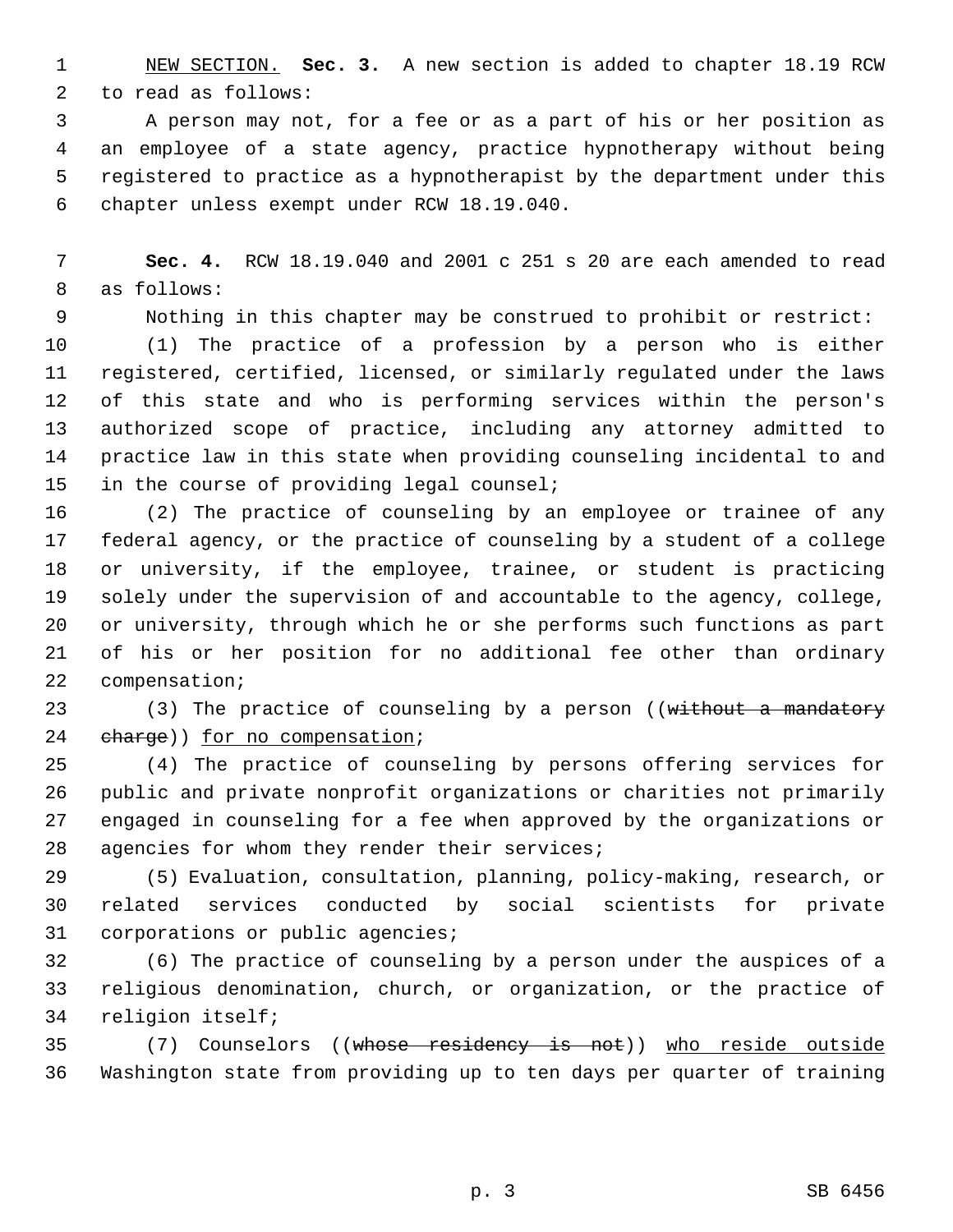1 or workshops in the state, as long as they  $((\text{dom} \pm))$  do not hold 2 themselves out to be registered or certified in Washington state.

 3 **Sec. 5.** RCW 18.19.050 and 2001 c 251 s 21 are each amended to read 4 as follows:

 5 (1) In addition to any other authority provided by law, the 6 secretary has the following authority:

 7 (a) To adopt rules, in accordance with chapter 34.05 RCW, necessary 8 to implement this chapter;

 9 (b) To set all registration, certification, and renewal fees in 10 accordance with RCW 43.70.250 and to collect and deposit all such fees 11 in the health professions account established under RCW 43.70.320;

12 (c) To establish forms and procedures necessary to administer this 13 chapter;

14 (d) To hire clerical, administrative, and investigative staff as 15 needed to implement this chapter;

16 (e) To issue a registration or certification to any applicant who 17 has met the requirements for registration or certification; and

18 (f) To ((develop a dictionary of recognized professions and 19 occupations providing counseling services to the public included under 20 this chapter)) establish education equivalency, examination, 21 supervisory, consultation, and continuing education requirements for 22 certified counselors.

 (2) The uniform disciplinary act, chapter 18.130 RCW, governs the 24 issuance and denial of registrations and certifications and the discipline of registrants under this chapter. The secretary shall be 26 the disciplining authority under this chapter. ((The absence of educational or training requirements for counselors registered under this chapter or the counselor's use of nontraditional nonabusive 29 therapeutic techniques shall not, in and of itself, give the secretary authority to unilaterally determine the training and competence or to define or restrict the scope of practice of such individuals.))

32 (3) The department shall publish and disseminate information ( $(i+n)$ 33 order)) to educate the public about the responsibilities of counselors, 34 the types of counselors, and the rights and responsibilities of clients 35 established under this chapter. ((Solely for the purposes of 36 administering this education requirement,)) The secretary ((shall))  $\text{may}$ 37 assess an additional fee for each application and renewal( $\sqrt{2}$  equal to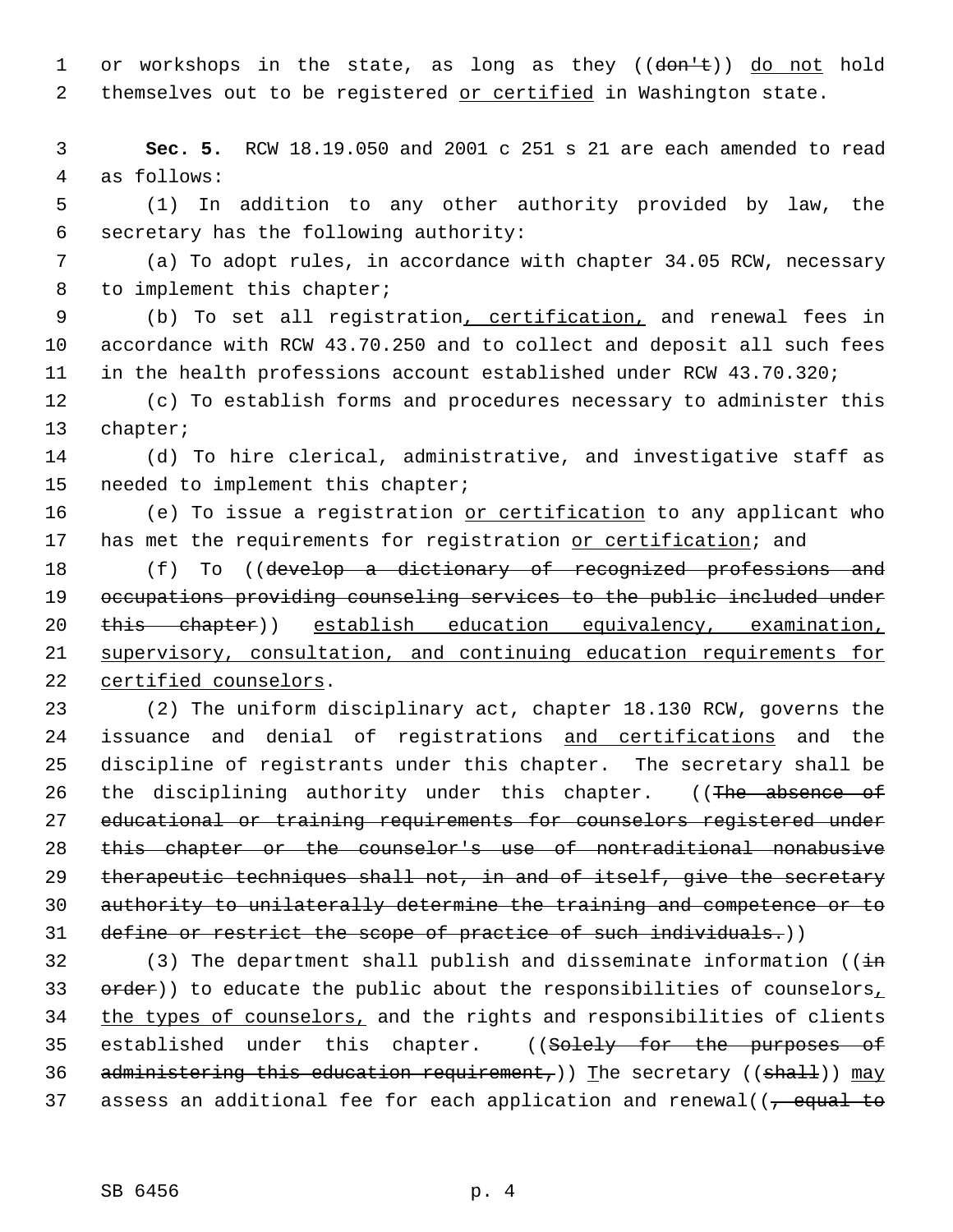five percent of the fee. The revenue collected from the assessment fee may be appropriated by the legislature for the department's use in educating consumers pursuant to this section. The authority to charge 4 the assessment fee shall terminate on June 30, 1994)) to fund public education efforts under this section.

 **Sec. 6.** RCW 18.19.060 and 2001 c 251 s 22 are each amended to read as follows:

8 ((Persons registered under this chapter)) Agency affiliated counselors and certified counselors shall provide clients at the commencement of any program of treatment with accurate disclosure information concerning their practice, in accordance with guidelines developed by the department, that will inform clients of the purposes of and resources available under this chapter, including the right of clients to refuse treatment, the responsibility of clients for choosing the provider and treatment modality which best suits their needs, and 16 the extent of confidentiality provided by this chapter, the department, 17 another agency, or other jurisdiction. The disclosure statement must inform the client of the counselor's supervisory or consultation 19 arrangement as defined in rules adopted by the secretary. The disclosure information provided by the counselor, the receipt of which shall be acknowledged in writing by the counselor and client, shall include any relevant education and training, the therapeutic orientation of the practice, the proposed course of treatment where known, any financial requirements, referral resources, and such other information as the department may require by rule. The disclosure 26 information shall also include a statement that the registration or 27 certification of an individual under this chapter does not include a recognition of any practice standards, nor necessarily imply the 29 effectiveness of any treatment. Certified counselors must also disclose that they are not credentialed to diagnose or treat mental disorders or to conduct psychotherapy as defined by the secretary by rule. The client is not liable for any fees or charges for services 33 rendered prior to receipt of the disclosure statement.

 **Sec. 7.** RCW 18.19.090 and 1991 c 3 s 24 are each amended to read as follows:

36 (The secretary shall issue a registration to any applicant who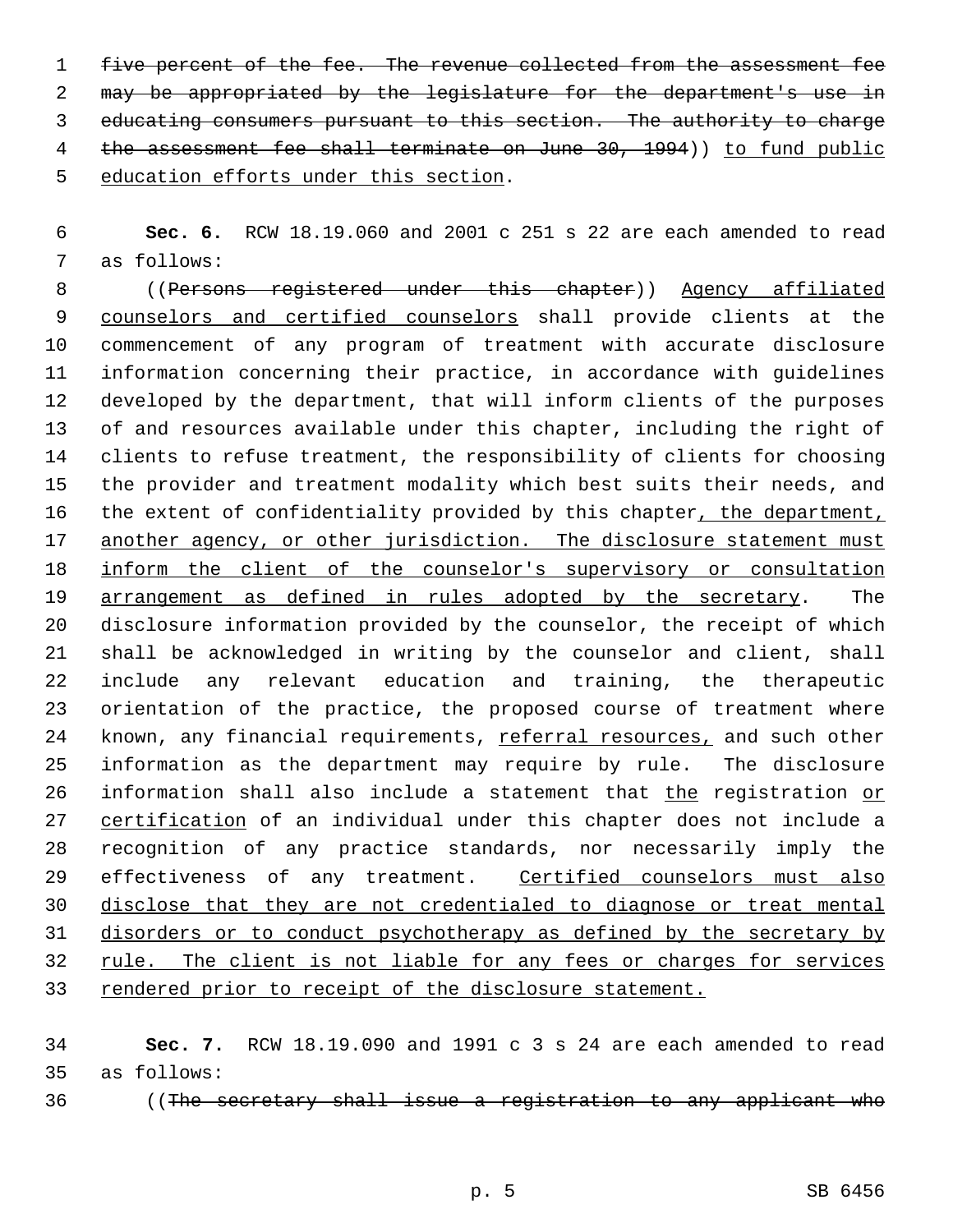1 submits, on forms provided by the secretary, the applicant's name, 2 address, occupational title, name and location of business, and other information as determined by the secretary, including information 4 necessary to determine whether there are grounds for denial of registration or issuance of a conditional registration under this chapter or chapter 18.130 RCW. Applicants for registration shall register as counselors or may register as hypnotherapists if employing hypnosis as a modality. Applicants shall, in addition, provide in 9 their titles a description of their therapeutic orientation, 10 discipline, theory, or technique.) (1) Application for agency affiliated counselor, certified counselor, or hypnotherapist must be made on forms approved by the secretary. The secretary may require 13 information necessary to determine whether applicants meet the qualifications for the credential and whether there are any grounds for denial of the credential, or for issuance of a conditional credential, 16 under this chapter or chapter 18.130 RCW. The application for agency affiliated counselor or certified counselor must include a description of the applicant's orientation, discipline, theory, or technique. Each applicant shall pay a fee determined by the secretary as provided in RCW 43.70.250, which shall accompany the application.

 (2) Applicants for agency affiliated counselor must provide satisfactory documentation that they are employed by an agency or have an offer of employment from an agency.

 (3) Applicants for certified counselor prior to July 1, 2009, who are currently registered counselors are required to:

(a) Have been registered for no less than five years;

 (b) Have a registration that is in good standing and be in compliance with any disciplinary process and orders;

 (c) Show evidence of having completed course work in risk assessment, ethics, appropriate screening and referral, and Washington 31 state law and other subjects identified by the secretary;

 (d) Pass an examination in risk assessment, ethics, appropriate screening and referral, and Washington state law, and other subjects as determined by the secretary; and

 (e) Have a written consultation agreement with a credential holder who meets the qualifications established by the secretary.

 (4) Unless eligible for certification under subsection (3) of this section, applicants for certified counselor are required to: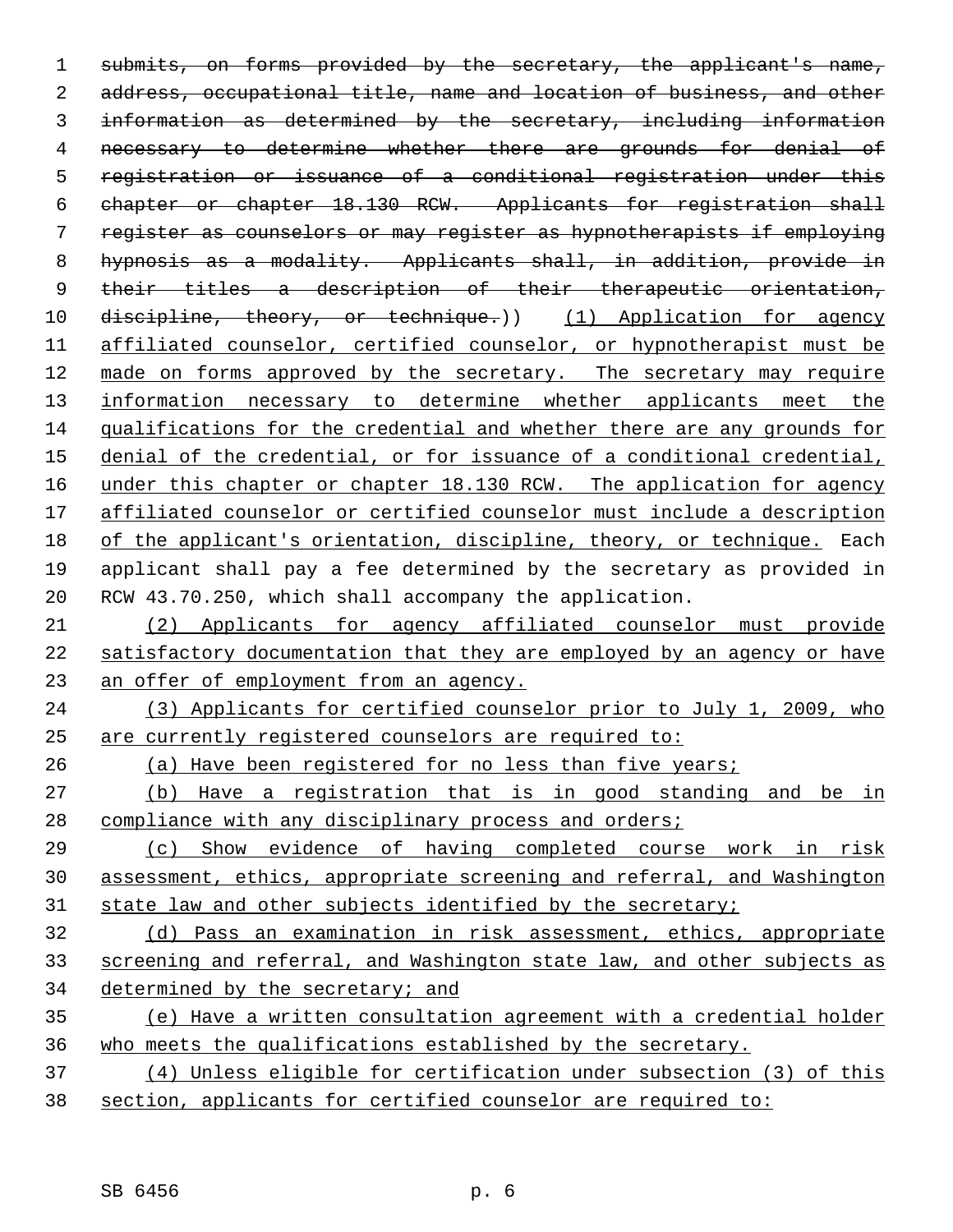(a) Have a bachelors degree in a counseling related field, or the equivalent in education and supervised experience, that may, among other things, include an associate degree in a counseling-related field 4 plus a supervised internship, to be determined by the secretary;

 (b) Pass an examination in risk assessment, ethics, appropriate screening and referral, and Washington state law, and other subjects as 7 determined by the secretary; and

 (c) Have a written supervisory agreement with a supervisor who 9 meets the qualifications established by the secretary.

 (5) Each applicant shall include payment of the fee determined by 11 the secretary as provided in RCW 43.70.250.

 NEW SECTION. **Sec. 8.** A new section is added to chapter 18.19 RCW to read as follows:

 Agency affiliated counselors shall notify the department if they are either no longer employed by the agency identified on their application or are now employed with another agency, or both. Agency affiliated counselors may not engage in the practice of counseling unless they are currently affiliated with an agency.

 **Sec. 9.** RCW 18.19.100 and 1996 c 191 s 5 are each amended to read as follows:

 The secretary shall establish administrative procedures, 22 administrative requirements, continuing education, and fees for renewal 23 of ((registrations)) credentials as provided in RCW 43.70.250 and 43.70.280.

 **Sec. 10.** RCW 18.225.010 and 2001 c 251 s 1 are each amended to read as follows:

27 ((Unless the context clearly requires otherwise,)) The definitions 28 in this section apply throughout this chapter unless the context clearly requires otherwise.

 (1) "Advanced social work" means the application of social work theory and methods including emotional and biopsychosocial assessment, psychotherapy under the supervision of a licensed independent clinical social worker, case management, consultation, advocacy, counseling, and community organization.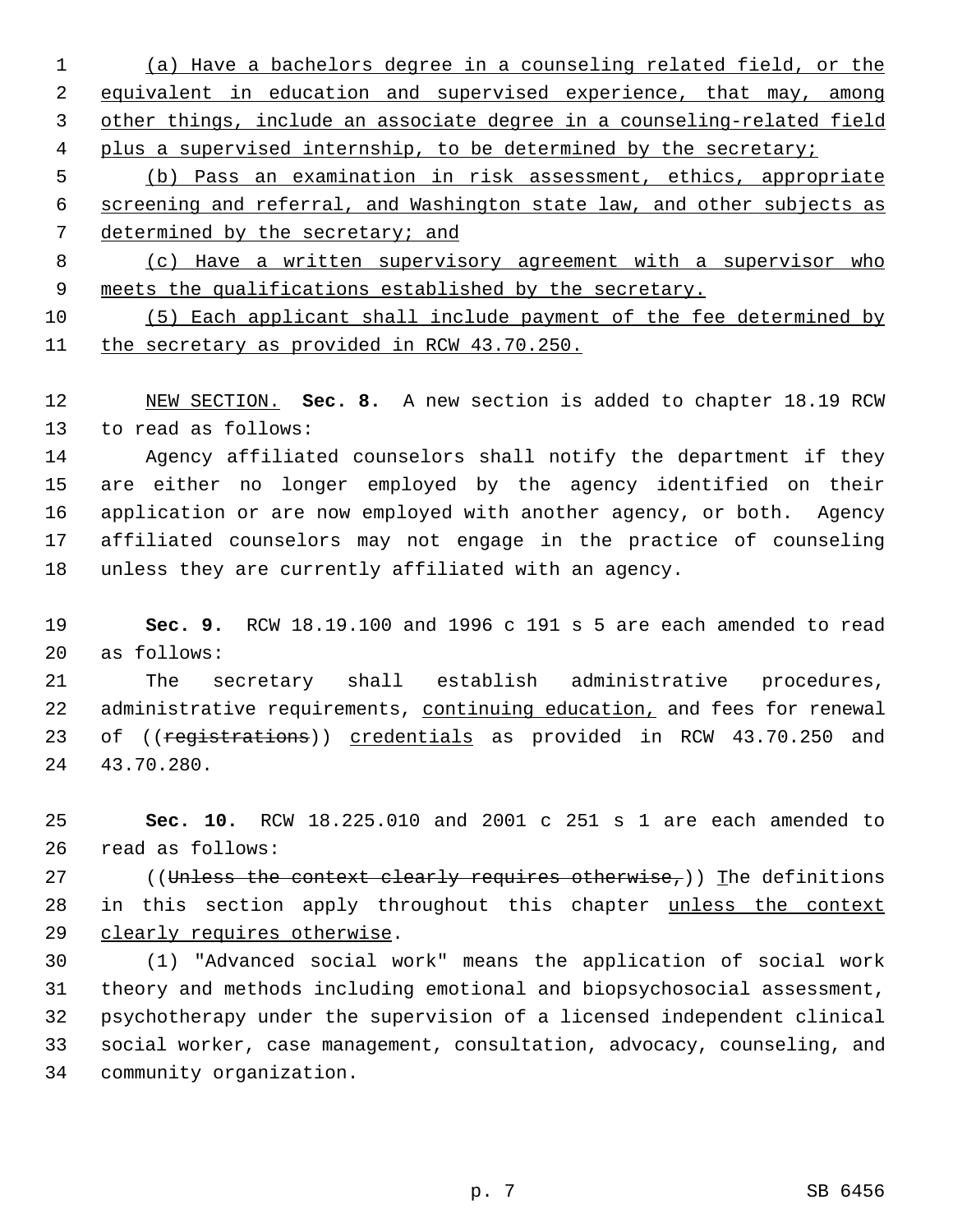(2) "Applicant" means a person who completes the required application, pays the required fee, is at least eighteen years of age, and meets any background check requirements and uniform disciplinary act requirements.

 (3) "Associate" means a prelicensure candidate who has a graduate degree in a mental health field under RCW 18.225.090 and is gaining the supervision and supervised experience necessary to become a licensed independent clinical social worker, a licensed advanced social worker, 9 a licensed mental health counselor, or a licensed marriage and family therapist.

 (4) "Committee" means the Washington state mental health counselors, marriage and family therapists, and social workers advisory committee.

14  $((\langle 4 \rangle) )$  (5) "Department" means the department of health.

15  $((\overline{5}))$  (6) "Disciplining authority" means the department.

 $((+6))$  (7) "Independent clinical social work" means the diagnosis and treatment of emotional and mental disorders based on knowledge of human development, the causation and treatment of psychopathology, psychotherapeutic treatment practices, and social work practice as defined in advanced social work. Treatment modalities include but are not limited to diagnosis and treatment of individuals, couples, families, groups, or organizations.

23 ( $(\overline{+7})$ ) (8) "Marriage and family therapy" means the diagnosis and treatment of mental and emotional disorders, whether cognitive, affective, or behavioral, within the context of relationships, including marriage and family systems. Marriage and family therapy involves the professional application of psychotherapeutic and family systems theories and techniques in the delivery of services to individuals, couples, and families for the purpose of treating such diagnosed nervous and mental disorders. The practice of marriage and family therapy means the rendering of professional marriage and family therapy services to individuals, couples, and families, singly or in groups, whether such services are offered directly to the general public or through organizations, either public or private, for a fee, monetary or otherwise.

 ( $(\frac{1}{8})$ ) (9) "Mental health counseling" means the application of principles of human development, learning theory, psychotherapy, group dynamics, and etiology of mental illness and dysfunctional behavior to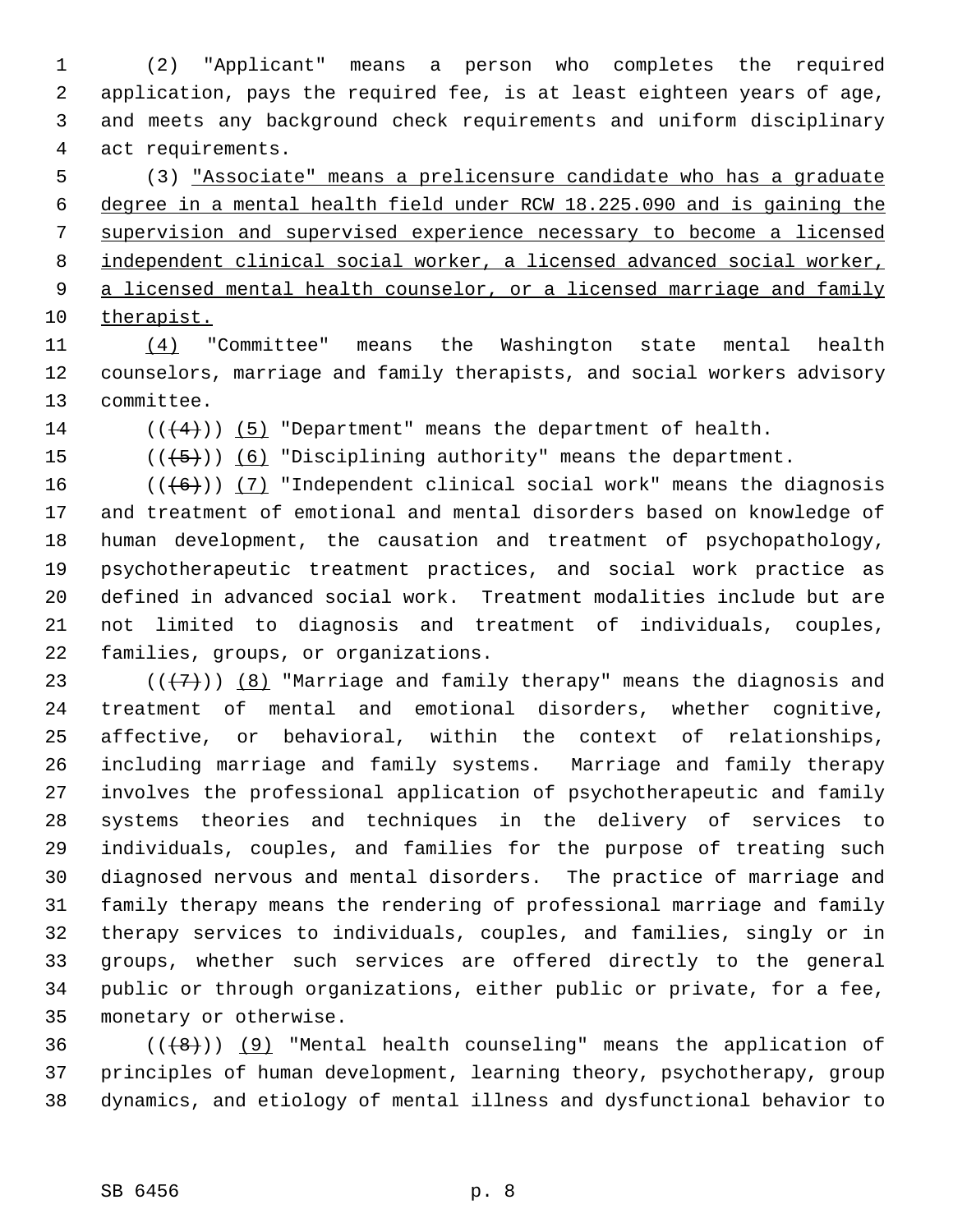individuals, couples, families, groups, and organizations, for the purpose of treatment of mental disorders and promoting optimal mental health and functionality. Mental health counseling also includes, but is not limited to, the assessment, diagnosis, and treatment of mental and emotional disorders, as well as the application of a wellness model of mental health.

 (( $(49)$ )) (10) "Secretary" means the secretary of health or the secretary's designee.

 **Sec. 11.** RCW 18.225.020 and 2001 c 251 s 2 are each amended to read as follows:

 A person must not represent himself or herself as a licensed 12 advanced social worker, a licensed independent clinical social worker,  $a$  licensed mental health counselor, (( $e^{2}$ ))  $a$  licensed marriage and family therapist, a licensed social work associate--advanced, a licensed social work associate--independent clinical, a licensed mental 16 health counselor associate, or a licensed marriage and family therapist associate, without being licensed by the department.

 NEW SECTION. **Sec. 12.** A new section is added to chapter 18.225 RCW to read as follows:

 (1) The secretary shall issue an associate license to any applicant who demonstrates to the satisfaction of the secretary that the applicant meets the following requirements for the applicant's practice area and submits a declaration that the applicant is working toward full licensure in that category:

 (a) Licensed social worker associate--advanced or licensed social worker associate--independent clinical: Graduation from a master's degree or doctoral degree educational program in social work accredited by the council on social work education and approved by the secretary based upon nationally recognized standards.

 (b) Licensed mental health counselor associate: Graduation from a master's degree or doctoral degree educational program in mental health counseling or a related discipline from a college or university approved by the secretary based upon nationally recognized standards.

 (c) Licensed marriage and family therapist associate: Graduation from a master's degree or doctoral degree educational program in marriage and family therapy or graduation from an educational program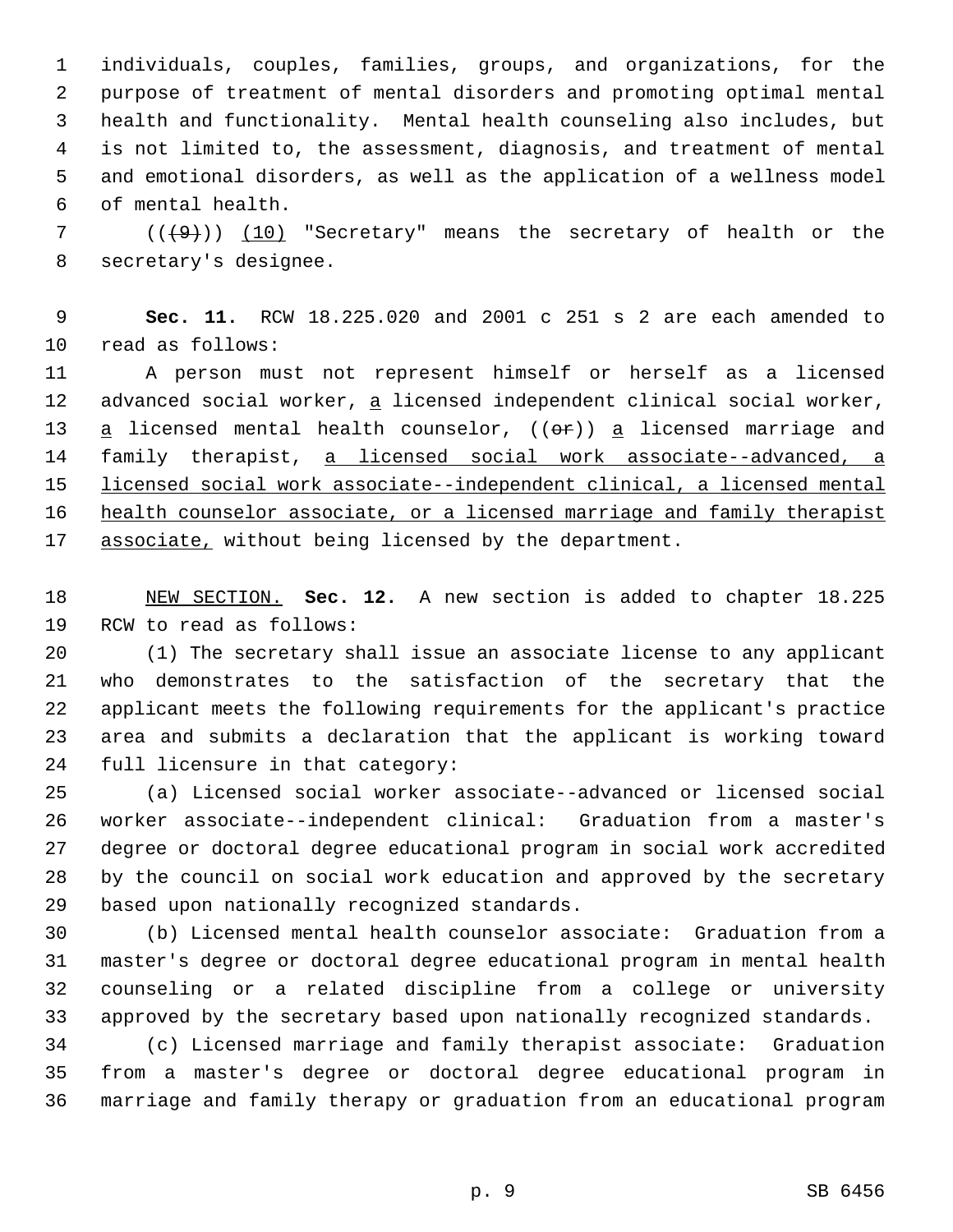in an allied field equivalent to a master's degree or doctoral degree in marriage and family therapy approved by the secretary based upon nationally recognized standards.

 (2) Associates may not provide independent social work, mental health counseling, or marriage and family therapy for a fee, monetary or otherwise. Associates must work under the supervision of an approved supervisor.

 (3) Associates shall provide each client or patient, during the first professional contact, with a disclosure form according to RCW 18.225.100, disclosing that he or she is an associate under the supervision of an approved supervisor.

 (4) The department shall adopt by rule what constitutes adequate proof of compliance with the requirements of this section.

 (5) Applicants are subject to the denial of a license or issuance of a conditional license for the reasons set forth in chapter 18.130 RCW.

(6) An associate license may be renewed no more than four times.

 **Sec. 13.** RCW 18.225.150 and 2001 c 251 s 15 are each amended to read as follows:

 The secretary shall establish by rule the procedural requirements 21 and fees for renewal of a license or associate license. Failure to 22 renew shall invalidate the license or associate license and all 23 privileges granted by the license. If an associate license has lapsed, 24 the person shall submit an updated declaration, in accordance with 25 rules adopted by the department, that the person is working toward full 26 <u>licensure.</u> If a license has lapsed for a period longer than three years, the person shall demonstrate competence to the satisfaction of the secretary by taking continuing education courses, or meeting other 29 standards determined by the secretary. If an associate license has lapsed, the person shall submit an updated declaration, in accordance with rules adopted by the department, that the person is working toward full licensure.

 **Sec. 14.** RCW 18.205.020 and 1998 c 243 s 2 are each amended to read as follows:

35 ((Unless the context clearly requires otherwise,)) The definitions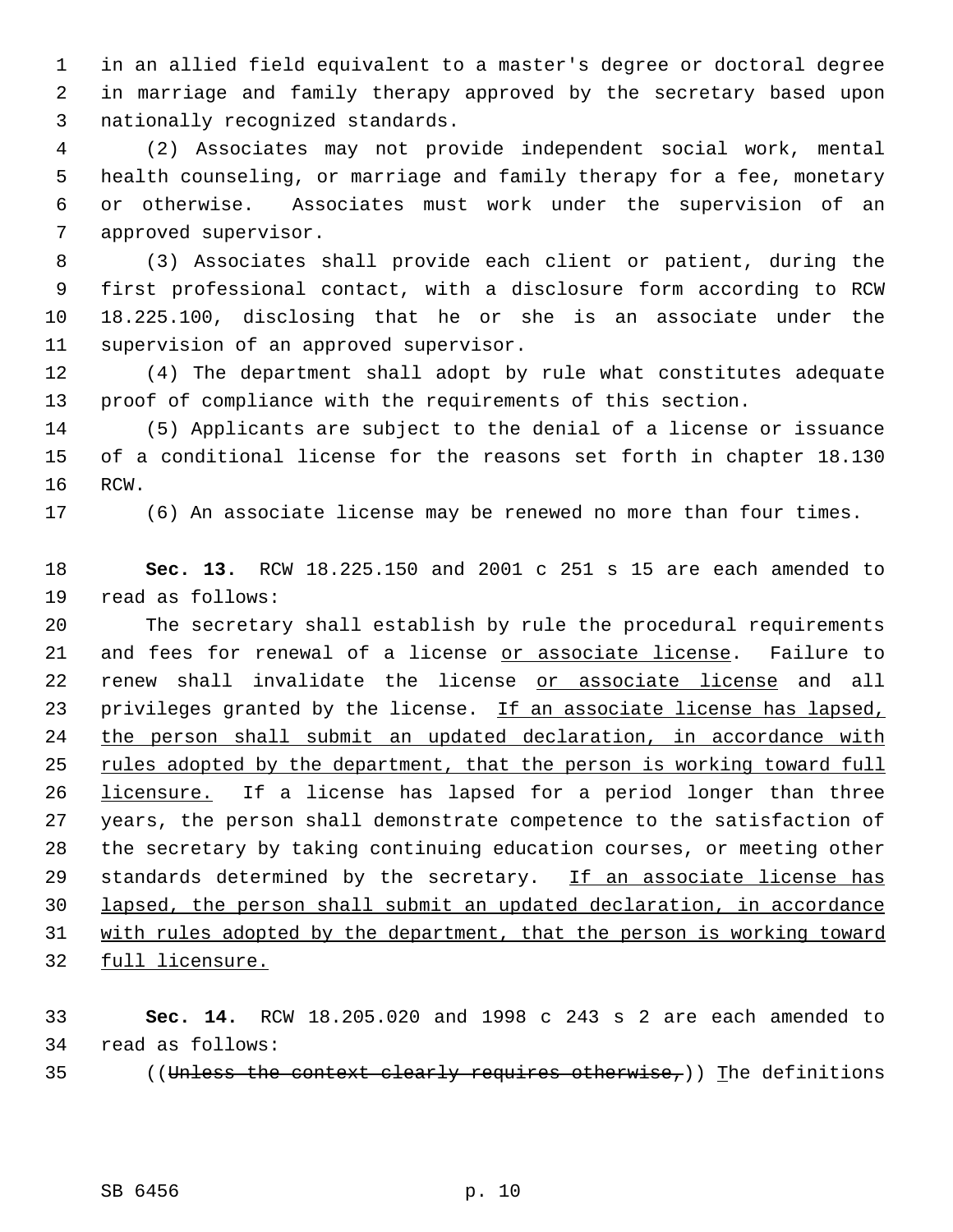1 in this section apply throughout this chapter unless the context 2 clearly requires otherwise.

 (1) "Certification" means a voluntary process recognizing an individual who qualifies by examination and meets established educational prerequisites, and which protects the title of practice.

 (2) "Certified chemical dependency professional" means an individual certified in chemical dependency counseling, under this chapter.

 (3) "Certified chemical dependency professional trainee" means an individual working toward the education and experience requirements for 11 certification as a chemical dependency professional.

 (4) "Chemical dependency counseling" means employing the core competencies of chemical dependency counseling to assist or attempt to assist an alcohol or drug addicted person to develop and maintain abstinence from alcohol and other mood-altering drugs.

16  $((+4))$  (5) "Committee" means the chemical dependency certification advisory committee established under this chapter.

 $((+5))$   $(6)$  "Core competencies of chemical dependency counseling" means competency in the nationally recognized knowledge, skills, and attitudes of professional practice, including assessment and diagnosis of chemical dependency, chemical dependency treatment planning and referral, patient and family education in the disease of chemical dependency, individual and group counseling with alcoholic and drug addicted individuals, relapse prevention counseling, and case management, all oriented to assist alcoholic and drug addicted patients to achieve and maintain abstinence from mood-altering substances and develop independent support systems.

28  $((+6))$   $(7)$  "Department" means the department of health.

29 ( $(\overline{+7})$ ) (8) "Health profession" means a profession providing health services regulated under the laws of this state.

31  $((\{8\})$   $(9)$  "Secretary" means the secretary of health or the secretary's designee.

 **Sec. 15.** RCW 18.205.030 and 2000 c 171 s 41 are each amended to read as follows:

 No person may represent oneself as a certified chemical dependency professional or certified chemical dependency professional trainee or use any title or description of services of a certified chemical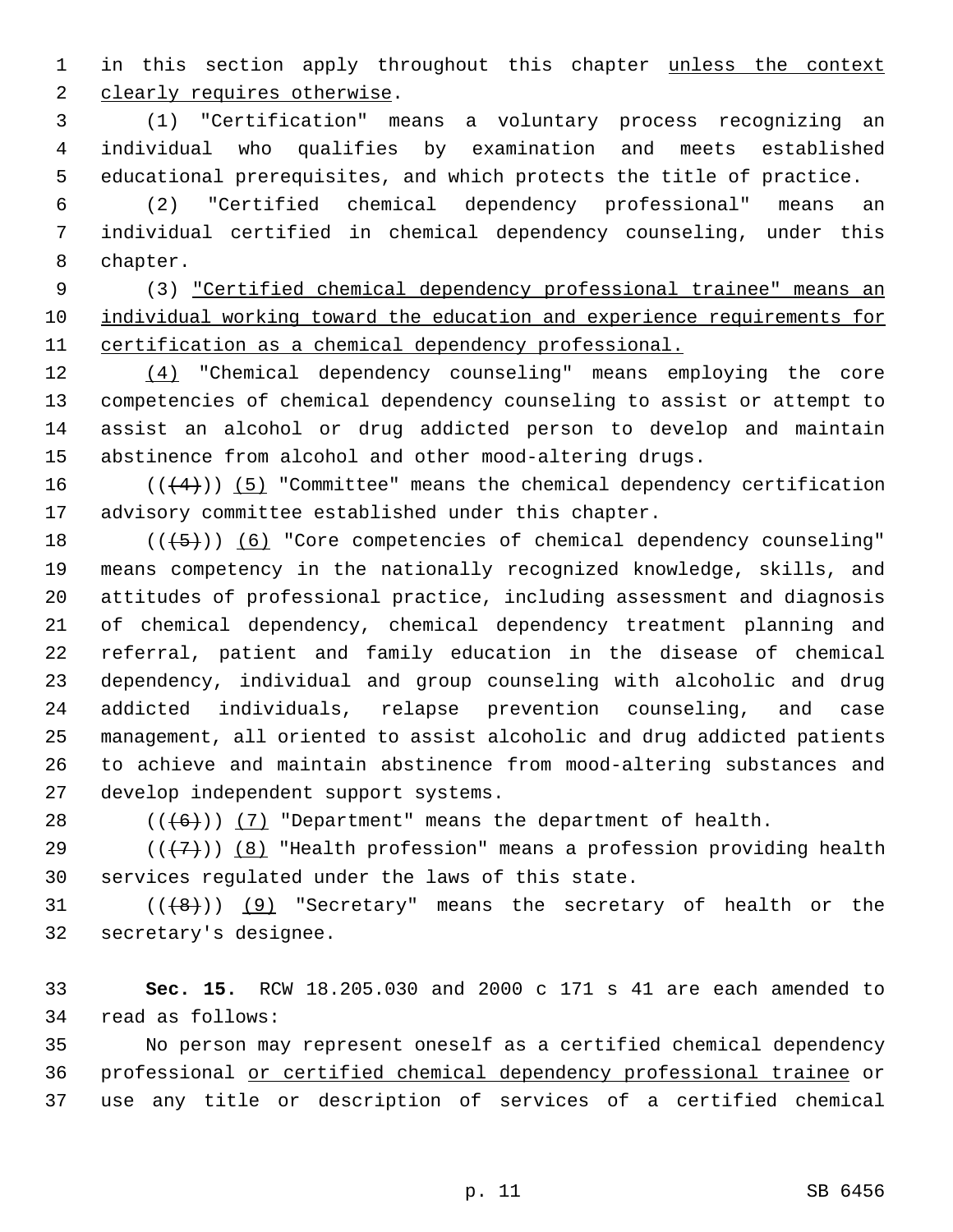dependency professional or certified chemical dependency professional trainee without applying for certification, meeting the required qualifications, and being certified by the department of health, unless otherwise exempted by this chapter.

 **Sec. 16.** RCW 18.205.040 and 1998 c 243 s 4 are each amended to read as follows:

 Nothing in this chapter shall be construed to authorize the use of 8 the title "certified chemical dependency professional" or "certified 9 chemical dependency professional trainee" when treating patients in settings other than programs approved under chapter 70.96A RCW.

 NEW SECTION. **Sec. 17.** A new section is added to chapter 18.205 RCW to read as follows:

 (1) The secretary shall issue a trainee certificate to any applicant who demonstrates to the satisfaction of the secretary that he or she is working toward the education and experience requirements in RCW 18.205.090.

 (2) A trainee certified under this section shall submit to the secretary for approval a declaration, in accordance with rules adopted by the department, that he or she is enrolled in an approved education program and actively pursuing the experience requirements in RCW 18.205.090. This declaration must be updated with the trainee's annual renewal.

 (3) A trainee certified under this section may practice only under the supervision of a certified chemical dependency professional. The first fifty hours of any face-to-face client contact must be under direct observation. All remaining experience must be under supervision in accordance with rules adopted by the department.

 (4) A certified chemical dependency professional trainee provides chemical dependency assessments, counseling, and case management with a state regulated agency and can provide clinical services to patients consistent with his or her education, training, and experience as approved by his or her supervisor.

(5) A trainee certification may only be renewed four times.

 (6) Applicants are subject to denial of a certificate or issuance of a conditional certificate for the reasons set forth in chapter 18.130 RCW.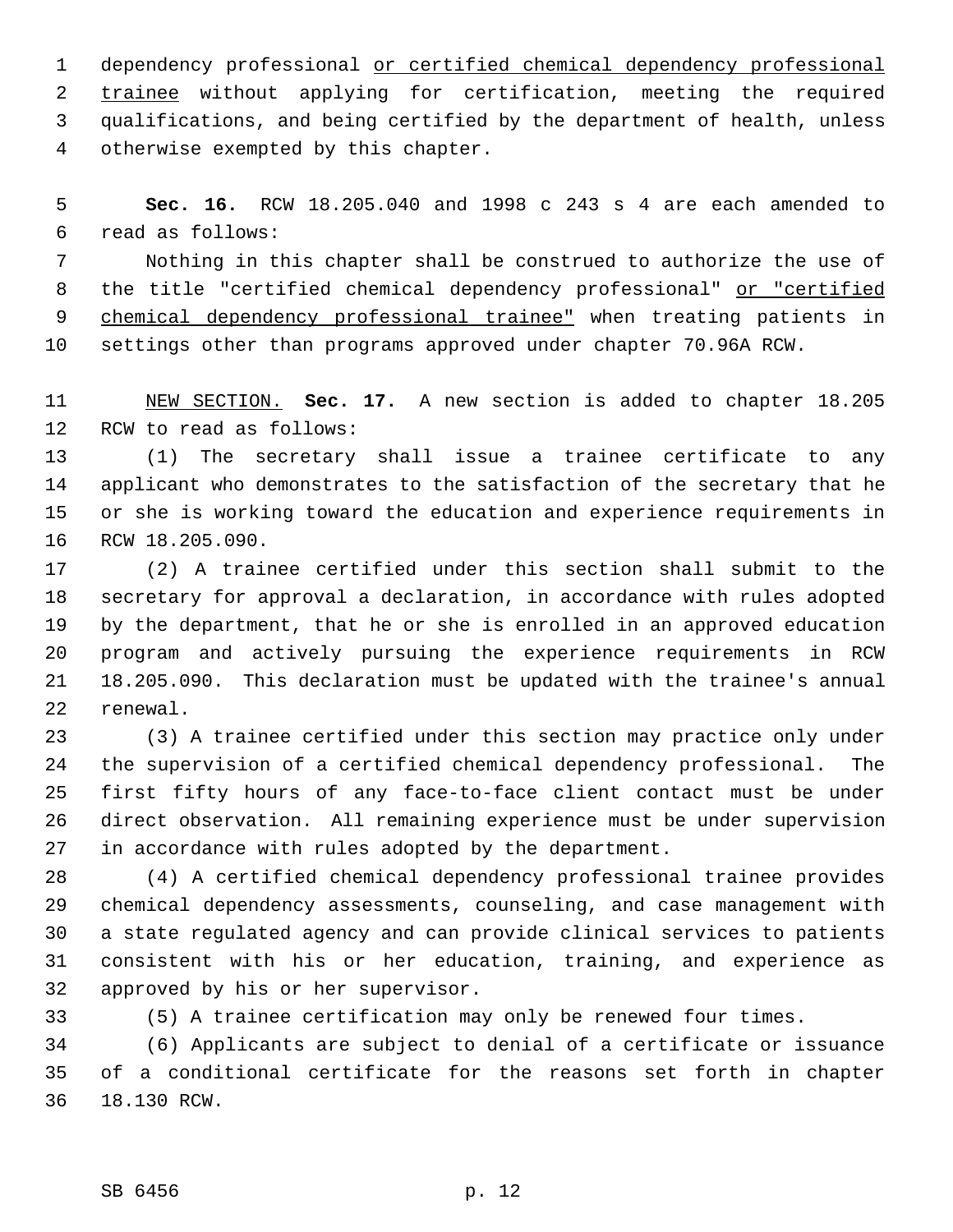NEW SECTION. **Sec. 18.** A new section is added to chapter 18.19 RCW to read as follows:

 The Washington state certified counselors, agency affiliated counselors, and hypnotherapist advisory committee is established.

 (1) The committee is comprised of nine members. Two committee members must be certified counselors. Two committee members must be agency affiliated counselors. Two committee members must be hypnotherapists. Three committee members must be consumers and represent the public at large and may not hold any mental health care provider license, certification, or registration.

 (2) Three committee members must be appointed for a term of one year, three committee members must be appointed for a term of two years, and three committee members must be appointed for a term of three years. Subsequent committee members must be appointed for terms of three years. A person may not serve as a committee member for more than two consecutive terms.

 (3)(a) Each committee member must be a resident of the state of Washington.

 (b) A committee member may not hold an office in a professional association for their profession.

 (c) Other than agency affiliated counselor members, advisory committee members may not be employed by the state of Washington.

 (d) Each professional committee member must have been actively engaged in their profession for five years immediately preceding appointment.

 (e) The consumer committee members must represent the general public and be unaffiliated directly or indirectly with the professions licensed under this chapter.

(4) The secretary shall appoint the committee members.

 (5) Committee members are immune from suit in an action, civil or criminal, based on the department's disciplinary proceedings or other official acts performed in good faith.

 (6) Committee members must be compensated in accordance with RCW 43.03.240, including travel expenses in carrying out his or her authorized duties in accordance with RCW 43.03.050 and 43.03.060.

(7) The committee shall elect a chair and vice-chair.